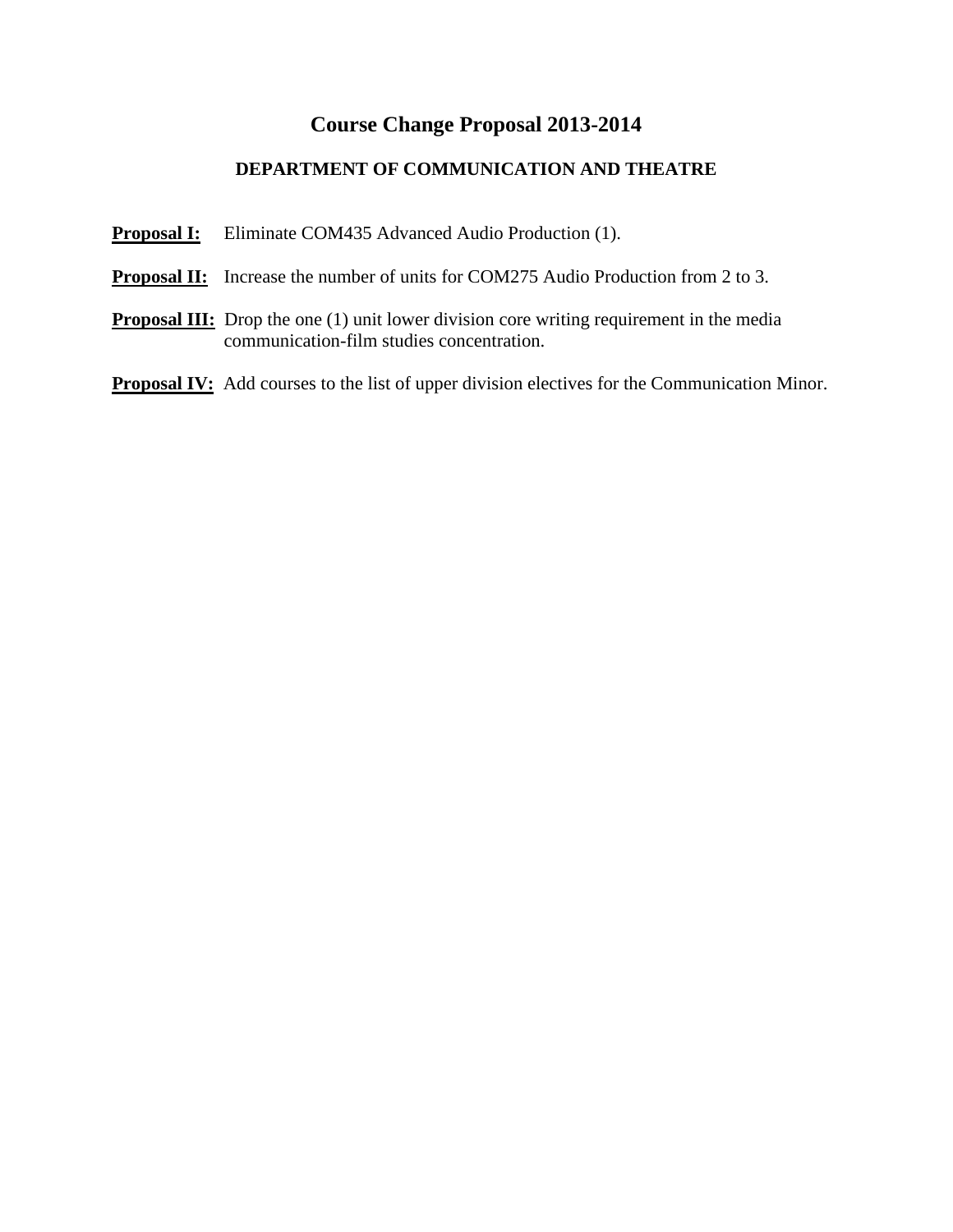### **DEPARTMENT OF COMMUNICATION AND THEATRE**

#### **APC PROPOSALS**

**Proposal I:** Eliminate COM435 Advanced Audio Production (1 hour).

**Rationale:** Over the past five years, enrollment in COM435 Advanced Audio Production has been declining. Statistics within the Delaware Study track this decline. The course is not required, so students tend to enroll in advanced video production courses rather than advanced audio. In recent semesters, students in this course have produced talk shows, which enabled them to learn a more difficult aspect of radio.

> This year, I began requiring that students in COM275 Audio Production work in 2-3 person teams to produce music shows that include interviews and live newscasts. Even without taking COM435, students will learn program production. COM275 is required for students in two majors, so enrollment is not an issue.

#### **Units Added/Dropped: -**1

#### **Staffing Impact:** None

- **Proposal II:** Increase the number of hours for COM275 Audio Production from 2 to 3.
- **Rationale:** COM275 involves students being exposed to a great deal of information that ranges from working in radio to audio production techniques. At present, two hours is often not enough time to cover the content. On several occasions, class time includes both lecture and hands-on applications content. Increasing the class to three hours will facilitate more opportunities for field and studio work. The expansion of one unit will allow more advanced work in a required course. The course will better fit the current needs of broadcast journalism and media majors.

### **Catalog Copy:**

#### **COM 275 (3) AUDIO PRODUCTION**

A basic course that provides students with skills in writing and production of audio content for radio (e.g., commercials and promotional announcements), and TV and film (multi-track recording, mixing, and sound effects). Course deals with announcing, acoustics, microphones, and remote broadcasts. Required for broadcast journalism majors, media communication majors and other students desiring to work on the campus radio station. Offered fall and spring.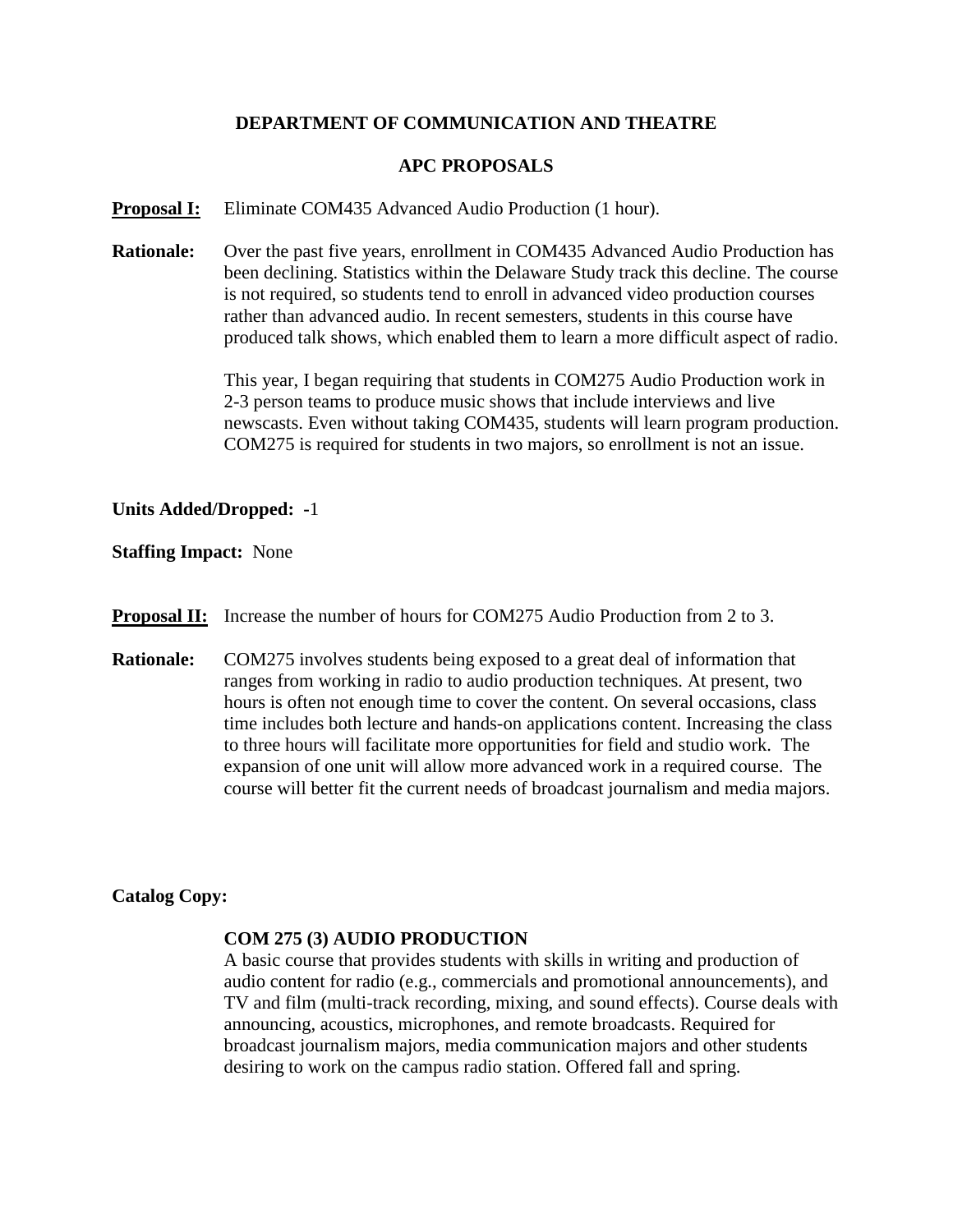**Units Added/Dropped:** +1

**Staffing Impact:** None

- **Proposal III:** Drop the one (1) unit lower division core writing requirement in the media communication-film studies concentration. These include selecting one of the following courses: WRI215 Journalism Workshop (1), or WRI216 Literary Magazine Workshop (1), or WRI Yearbook Workshop (1).
- **Rationale:** This is in order to keep the media communication-film studies concentration at the required upper limit of 49 credit hours. With the addition of a one (1) unit increase to another lower division requirement (COM 275 Audio Production), something must be cut to keep the major at 49 units. The program already has a required three (3) unit writing course (COCM 175 Scriptwriting for TV and Film) that is more closely related to the kinds and styles of writing that students will be called to do in their professions. Although this one-unit lower division requirement has served as a great opportunity for broadening our film studies students' writing experience, it is not a necessary component in the media communication-film studies program learning outcomes (PLO's).

# **Catalog Copy:**

# **LOWER-DIVISION REQUIREMENTS**

- COM 150 Introduction to Media Communication (3)
- COM 175 Scriptwriting for Television and Film (3)
- COM 195 Media Literacy (3)
- COM 243 Introduction to TV and Film Production (3)
- COM 275 Audio Production (3)

-*The following 1 unit requirement is exempted for film concentration-*

- WRI 215 Newspaper Workshop (1) **OR**
- WRI 216 Literary Magazine Workshop (1) **OR**
- WRI 217 Yearbook Workshop (1)

**Units Added/Dropped:** -1

**Staffing Impact:** None

**Proposal IV:** Add COM330 Persuasion (3), COM 365 Intercultural Communication (3), and COM 490 Special Studies in Communication (1-3) to the list of upper division electives for the Communication Minor.